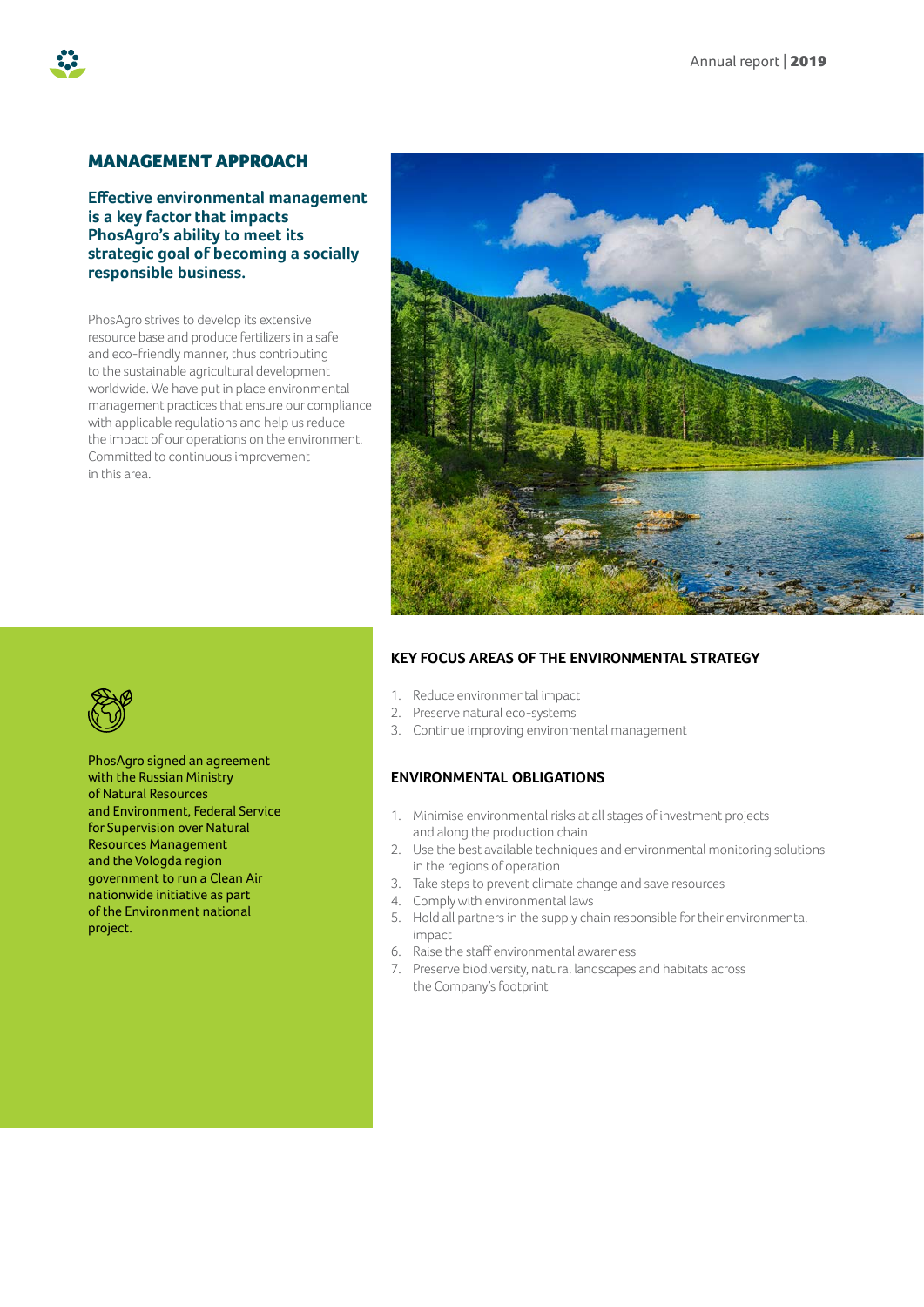

8. When developing new sites, take measures to reduce the area disturbed as a result of operating and other activities, protect wildlife migration routes, freshwater ecosystems and spawning streams

虛

- 9. Make sure no activities take place in specially protected natural areas or conservation areas, traditional territories of indigenous peoples, natural world heritage sites, and wetlands of international importance (the Ramsar List)
- 10. Communicate and foster dialogue with all stakeholders involved in environmental protection, stage public discussions of design documents for future facilities

## **ENVIRONMENTAL COMPLIANCE**

PhosAgro complies with environmental laws. All our facilities that have an adverse environmental impact are included in dedicated state registers, with relevant categories assigned to them. We have all necessary permits in place for every facility.

**99 The Sustainability report**  $\bigcup_{\substack{\phi\in\mathbb{R}^+ \ \phi(\phi) \ \phi(\phi)}}$ 

**103**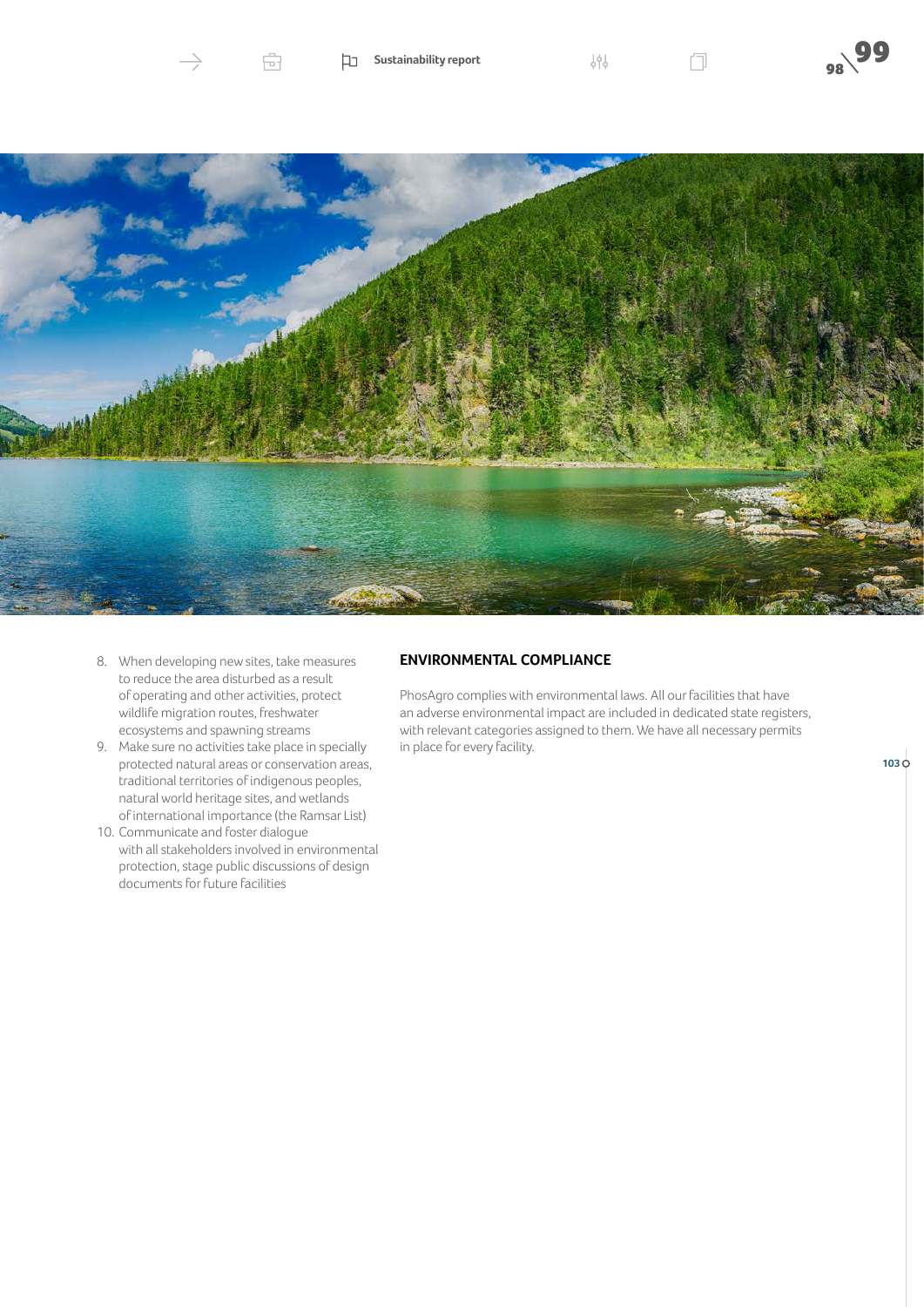

GRI

## **ENVIRONMENTAL MANAGEMENT**

The Company's Board of Directors defines the Company's environmental policy and sets strategic goals to ensure environmental protection and reduce the negative impact of its operations. General management, organisation and coordination of efforts to continuously enhance environmental management are the responsibility of Apatit's Department of Ecology and Environmental Management. To honour its commitment to the ongoing environmental improvement, the Company has established dedicated monitoring and management functions at its subsidiaries and their branches, and designated officers in charge locally.

Production units, which have the greatest environmental impact, have introduced a procedure for identifying and assessing risks and opportunities. Based on the results, we develop measures to bring risks pertaining to significant environmental aspects to an acceptable level.

Managers and experts responsible for making operational and other decisions that may adversely affect the environment take a specially designed training course in environmental safety. Only specially trained employees are cleared to handle class 1–4 waste.

**103-2 ENVIRONMENTAL MANAGEMENT** We continuously monitor the impact of our operations to ensure compliance with applicable environmental standards. This helps us identify and control environmental issues, determine risks and opportunities, develop and implement risk management and response initiatives. Environmental risk management is subject to regular assessment by the Board of Directors. The assessment serves as a basis for updating risk factors and their descriptions, and for developing new policies and initiatives.

> To confirm its compliance with ISO 14001 and IFA Protect and Sustain standard, the environmental management framework undergoes scheduled independent audits.

The facilities have also put in place a procedure to manage internal audits. Every year, they develop internal audit programmes taking into account the environmental significance of the reviewed processes, changes affecting the facility and previous audit outcomes. The audits provide input data for the management to analyse environmental management efficiency.

Improvement areas are identified through monitoring, measurement, review and assessment of environmental indicators and the performance of obligations, environmental management audits and management analysis. As part of improvements, including measures to manage and close gaps, we take the required corrective actions based on the relevant operating procedures.

# **Spending on environmental protection,** *RUB mln*

|                                                                                                                        | 2017    | 2018    | 2019      |
|------------------------------------------------------------------------------------------------------------------------|---------|---------|-----------|
| Total                                                                                                                  | 5,089.6 | 8.210.0 | 9,059.5   |
| Operating costs of environmental protection (form 4-OS)                                                                | 3.578.7 | 4,587.7 | 4.351.9   |
| Investments in fixed assets aimed at environmental protection and sustainable use of natural<br>resources (form 18-KS) | 1.312.6 | 986.3   | 4,221.9   |
| Environmental impact payments                                                                                          | 149.5   | 156.3   | 165.3     |
| Environmental fines and damages                                                                                        | 0.5     | 0.6     | 0.79/2.12 |
| Investments in fixed assets aimed at environmental protection (excluded from Form 18-KS)                               | 48.4    | 2.479.1 | 317.5     |

The reporting year saw an increase in environmental spending driven by growing investments in fixed assets aimed at environmental protection. An emergency caused damage to a water body, which was compensated on a voluntary basis.

# **Environmental impact payments,** *RUB mln*

| 2018 | 2.902   | 156.342    |                                      |                                       |            |                                     |                                       |                                                      |                                                        |
|------|---------|------------|--------------------------------------|---------------------------------------|------------|-------------------------------------|---------------------------------------|------------------------------------------------------|--------------------------------------------------------|
| 2019 |         |            |                                      |                                       |            |                                     |                                       |                                                      | 165.277                                                |
|      |         | Waste      | <b>Aquatic environment</b>           |                                       |            | Atmosphere                          |                                       |                                                      |                                                        |
|      | Limit   | Over-limit | Standard<br>permissible<br>discharge | Temporarily<br>permitted<br>discharge | Over-limit | Maximum<br>permissible<br>emissions | Temporarily<br>permitted<br>emissions | ۸<br>Share<br>of over-<br>limit in total<br>payments | $\bullet$<br>over-limit<br>payments                    |
| 2018 | 140.615 | 1.326      | 1.225                                | 9.066                                 | 0.836      | 2.534                               | 0.000                                 | 0.740                                                | 2.902 (1.86% share of over-limit<br>in total payments) |
| 2019 | 157.88  | $\circ$    | 1.644                                | 3.286                                 | 0          | 2.467                               | 0.000                                 | 0.000                                                | 0.000 (no over-limit payments)                         |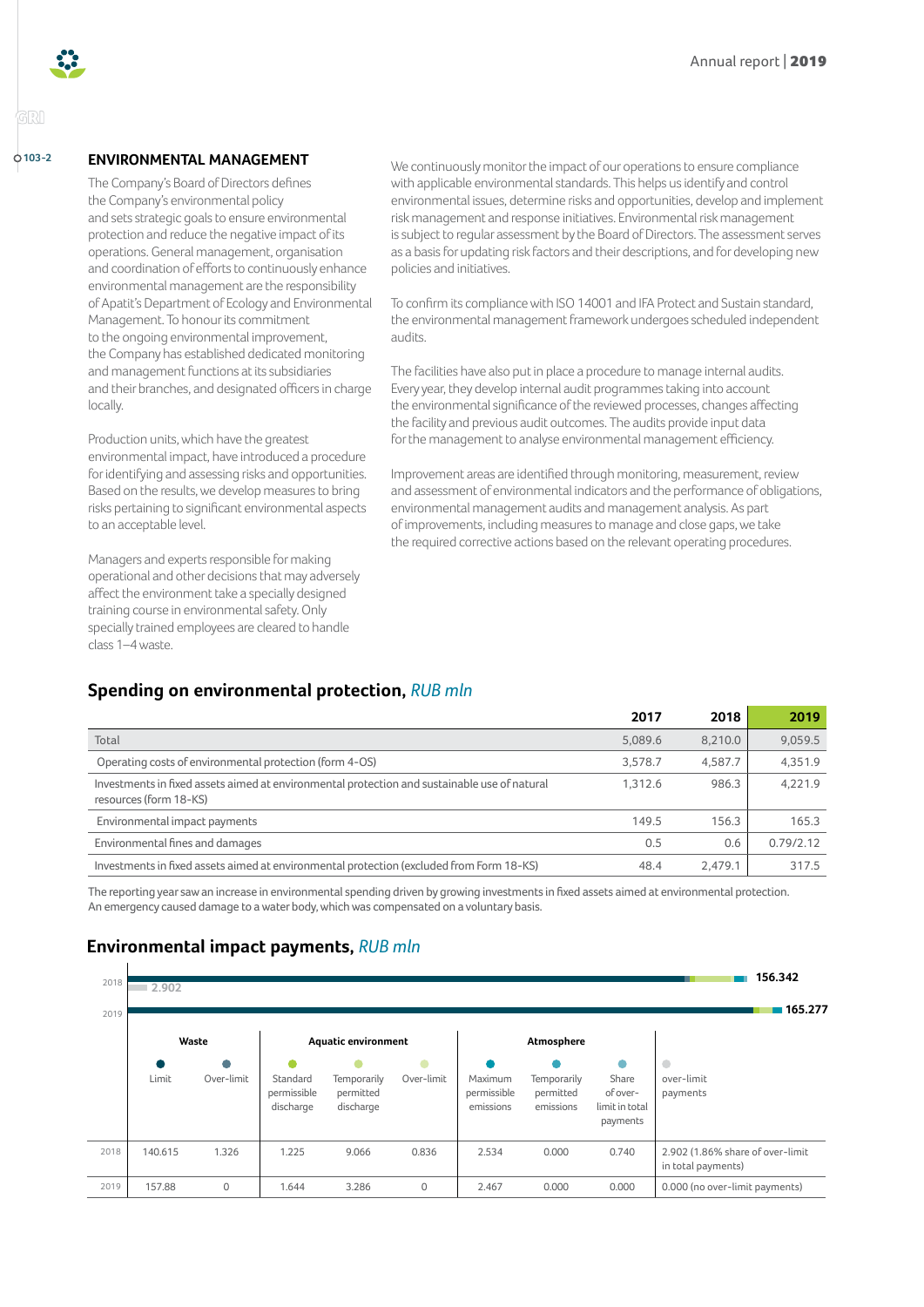Ġ.



#### **MANAGEMENT AND REPORTING**

Apatit's management system embraces key management levels and all production stages, from development to product release. It also standardises requirements for production management, which influences the quality and competitiveness of products, environmental safety, etc.

By implementing a consistent approach in line with international environmental standards, the subsidiary contributes greatly to its own and the Company's environmental performance and sustainable development.

Treating the enterprise's operations as a set of processes can optimise internal and external interactions and boost its efficiency. Compliance with environmental standards is achieved by continuously monitoring the quality of raw materials, preventing critical excesses at all stages of production, constantly measuring production parameters, monitoring and automating the process and conducting express analysis of the operating environment. We systemically monitor, measure and evaluate our environmental performance, while also assessing the efforts to prevent repeated and potential inconsistencies. This helps us identify and control environmental issues, determine risks and opportunities, develop and implement risk management and response initiatives.

The distribution of responsibility and authority within the environmental management system is governed by regulatory documents, including internal standards, regulations on structural units, job descriptions, production SOPs, etc. These documents set requirements for various operations and workplace safety.

The journey of phosphate-based fertilizers, our main product, begins at the mines of Apatit's Kirovsk branch on the Kola Peninsula where we extract unique apatite-nepheline ore containing almost no harmful impurities. This high-quality raw material is a key input for our downstream production sites, which make some of the world's purest and safest phosphate-based fertilizers that farmers use to grow the food that ends up on our plates.

Technological processes involved in producing ammonia, mineral fertilizers and inorganic acids and those used in the production of mineral fertilizers correspond to the best available techniques used in the Russian Federation and can reduce any adverse impact on the environment, cut down water consumption and improve both energy and resource efficiency.

At all stages of production, we take the following steps to measure the environmental impact: monitoring of atmospheric emissions at the source, monitoring of the air near sanitary protection zones, monitoring of waste-water discharge into bodies of water, monitoring and keeping records on areas used to store production and consumption wastes for all of the Company's assets, including the activities of contractors. Monitoring is carried out on the basis of dedicated programmes in effect at every one of the Company's production assets. The results are submitted to the local bodies for state environmental monitoring (Rosprirodnadzor) in the regions where the Company operates. In case of deviations from the norms, the Company develops corrective measures. The monitoring results serve as a basis in making investment decisions and financial planning for initiatives aimed at reducing the impact of production operations. They also help assess the achieved effects.

The Company has also introduced environmental safety requirements for contractors and suppliers of services, making them available at all of its tender sites.

PhosAgro's management receives weekly updates on all ongoing environmental issues, with quarterly reports also submitted to the Chairman of the Environmental, Health and Safety Committee of the Board of Directors. The Board of Directors receives quarterly updates on any expenses or payments made to compensate for environmental impact. In addition, the directors review annual and semi-annual reports on environmental protection initiatives and environmental performance.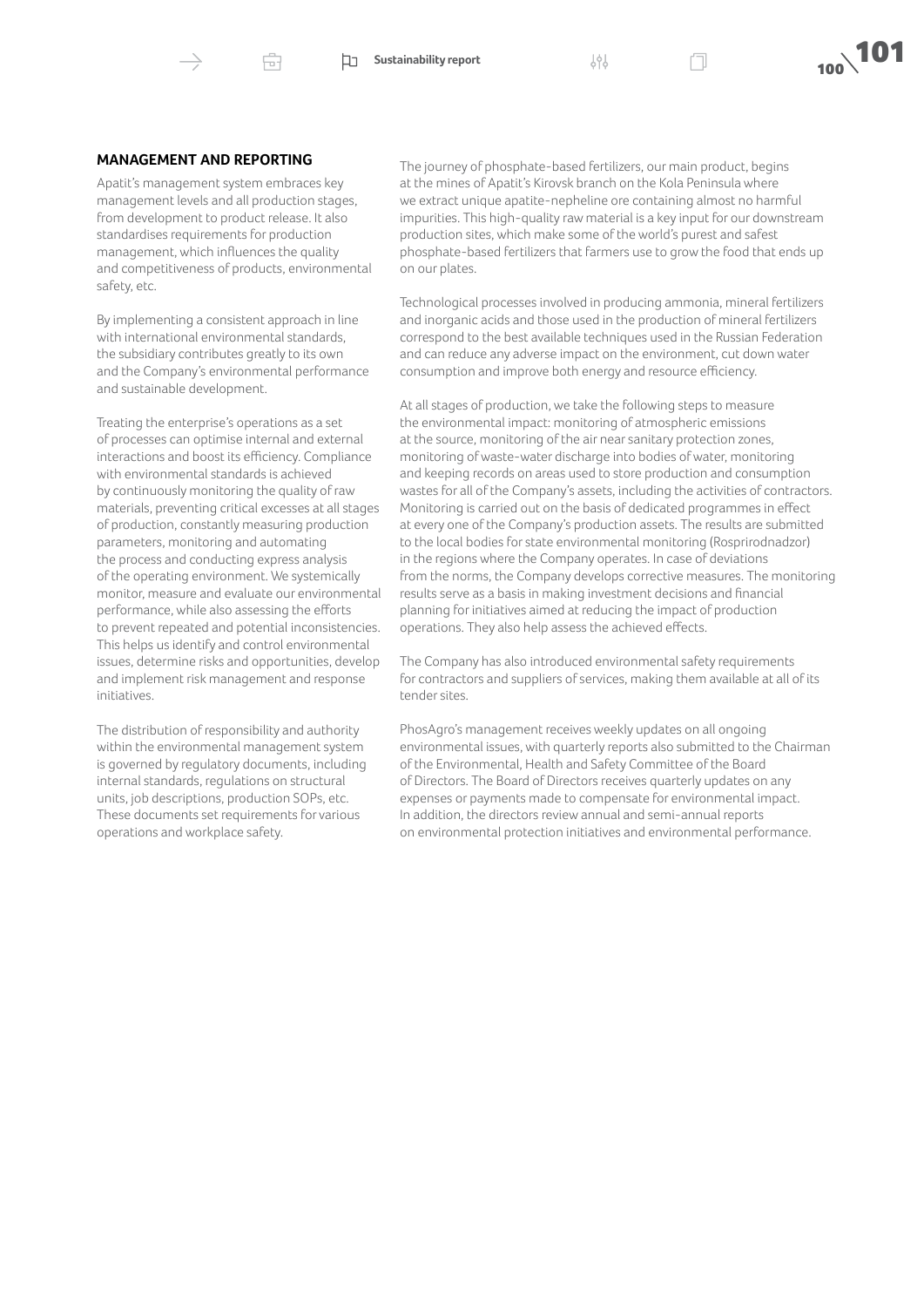



### **LEGISLATIVE AND ADMINISTRATIVE FRAMEWORK**

None of PhosAgro's enterprises use ozonedepleting substances in the production process. A small amount (not more than 250 kg/year) of carbon tetrachloride (CCl 4) is used in laboratory testing.

We do not undertake cross-border hazardous waste transportation, and our production sites are not situated in protected areas. Hence, there are no significant restrictions on our operations.

#### **ENVIRONMENTALLY RESPONSIBLE PROCUREMENT POLICY**

As a socially and environmentally responsible business, PhosAgro Group checks its potential suppliers for compliance with relevant requirements.

The Company takes the following steps to make sure all sourced inputs and materials are eco-friendly:

#### Incoming quality control

The list of industrial and technical products subject to incoming control is made on a daily basis. All supplies undergo quality testing. If needed, the Company may request third-party centres to perform sample testing within their scope of certification.

#### Contractor and supplier compliance

- Requests for safety data sheets, technical quality control reports, certificates of quality management compliance with ISO 9001:2011 (ISO 9001:2008, EAEU technical regulations, MSDS) to assure product quality
- Requirements to employ materials and equipment compliant with Russian quality standards (rules and regulations), certified by manufacturers and permitted for use in Russia
- Requirements to comply with applicable regulations on freight storage and transport by road and rail